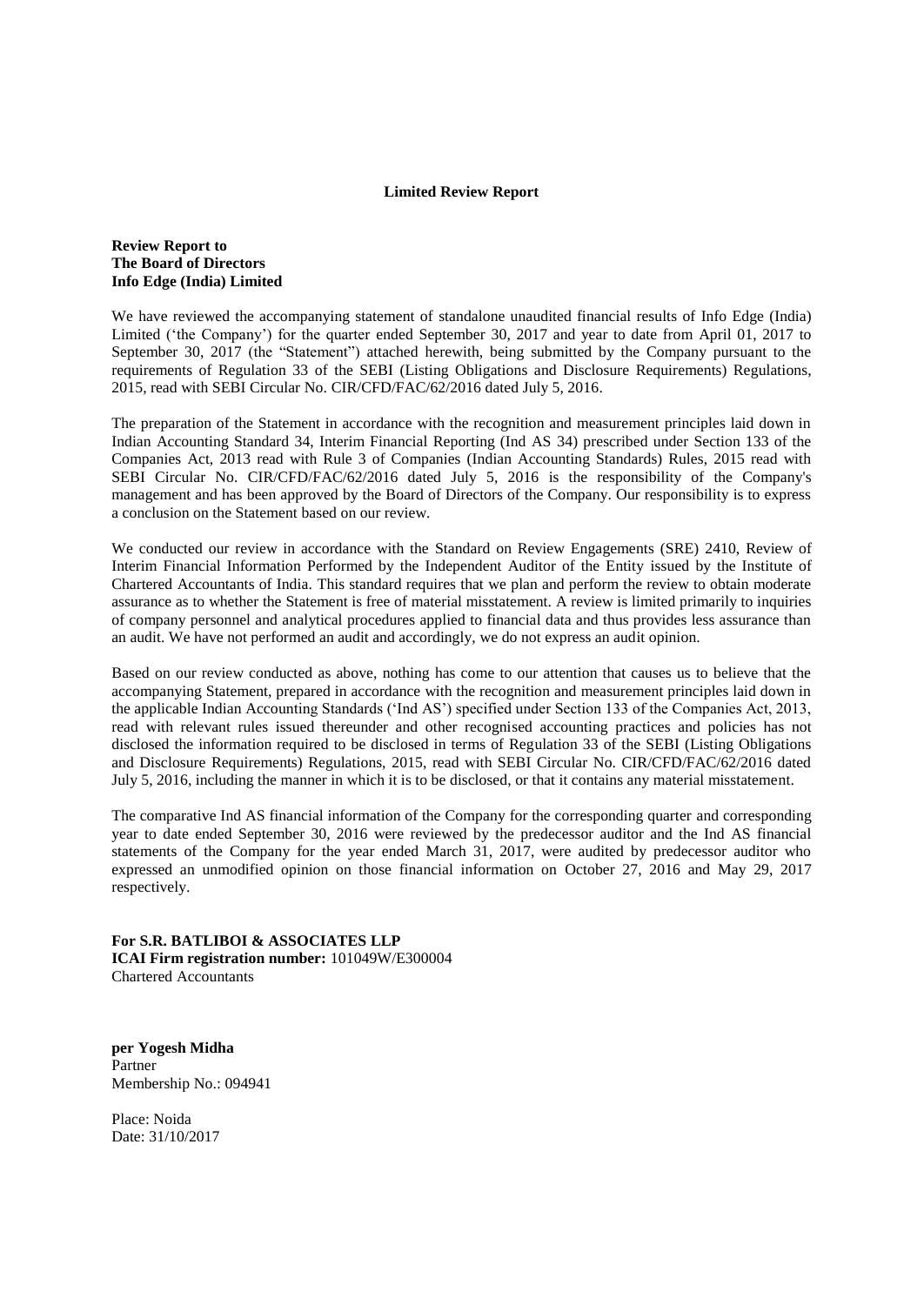| Regd. Office : Ground Floor, GF-12A, 94, Meghdoot Building, Nehru Place, New Delhi - 110019<br>CIN: L74899DL1995PLC068021, Tel no. : 0120-3082000, Fax: 0120-3082095, URL: www.infoedge.in, Email: investors@naukri.com |                                                      |                                                      |                                                                              |                                                         |                                                          |                                                          |
|-------------------------------------------------------------------------------------------------------------------------------------------------------------------------------------------------------------------------|------------------------------------------------------|------------------------------------------------------|------------------------------------------------------------------------------|---------------------------------------------------------|----------------------------------------------------------|----------------------------------------------------------|
| STATEMENT OF STANDALONE UNAUDITED RESULTS FOR THE QUARTER AND HALF YEAR ENDED SEPTEMBER 30, 2017                                                                                                                        |                                                      |                                                      |                                                                              |                                                         |                                                          |                                                          |
| <b>PART I</b>                                                                                                                                                                                                           |                                                      |                                                      |                                                                              |                                                         |                                                          | Amount in ₹(Mn)                                          |
| <b>Particulars</b>                                                                                                                                                                                                      | 3 months ended<br>30/09/2017                         | Preceding 3<br>months ended<br>30/06/2017            | <b>Corresponding 3</b><br>months ended in<br>the previous year<br>30/09/2016 | 6 months ended<br>30/09/2017                            | Corresponding 6<br>months ended<br>30/09/2016            | Previous year<br>ended 31/03/2017                        |
|                                                                                                                                                                                                                         | (Unaudited)                                          | (Unaudited)                                          | (Unaudited)                                                                  | (Unaudited)                                             | (Unaudited)                                              | (Audited)                                                |
| 1. Income<br>Revenue from operations<br>Other income<br><b>Total Income</b>                                                                                                                                             | 2,252.07<br>261.79<br>2,513.86                       | 2,224.64<br>263.93<br>2,488.57                       | 2,099.97<br>18.34<br>2,118.31                                                | 4,476.71<br>525.72<br>5,002.43                          | 4,075.95<br>261.51<br>4,337.46                           | 8,021.06<br>625.23<br>8,646.29                           |
| 2. Expenses:<br>a) Employee benefits expense<br>b) Finance costs<br>c) Network, internet and other direct charaes<br>d) Advertising and promotion cost<br>e) Depreciation and amortisation expense<br>f) Other expenses | 937.69<br>0.28<br>30.51<br>175.68<br>53.07<br>220.14 | 991.01<br>0.17<br>33.98<br>254.18<br>54.39<br>242.17 | 914.72<br>0.29<br>40.53<br>221.21<br>61.62<br>228.81                         | 1,928.70<br>0.45<br>64.49<br>429.86<br>107.46<br>462.31 | 1,877.78<br>0.54<br>102.05<br>479.19<br>121.40<br>444.47 | 3,751.58<br>1.00<br>172.58<br>880.53<br>240.55<br>941.47 |
| <b>Total expenses</b>                                                                                                                                                                                                   | 1,417.37                                             | 1,575.90                                             | 1,467.18                                                                     | 2,993.27                                                | 3,025.43                                                 | 5,987.71                                                 |
| 3. Profit before exceptional items and tax (1-2)                                                                                                                                                                        | 1,096.49                                             | 912.67                                               | 651.13                                                                       | 2,009.16                                                | 1,312.03                                                 | 2,658.58                                                 |
| 4. Exceptional items (Refer Note no. 5)                                                                                                                                                                                 | 40.84                                                |                                                      |                                                                              | 40.84                                                   |                                                          | 39.84                                                    |
| 5. Profit before tax (3-4)                                                                                                                                                                                              | 1,055.65                                             | 912.67                                               | 651.13                                                                       | 1,968.32                                                | 1,312.03                                                 | 2,618.74                                                 |
| 6. Tax expense<br>(a) Current Tax<br>(b) Tax reversals/charge for prior periods (Refer Note no. 7)<br>(c) Deferred tax<br>7. Net Profit for the period (5-6)                                                            | 320.02<br>(49.87)<br>785.50                          | 301.86<br>(31.45)<br>642.26                          | 213.62<br>(403.31)<br>40.15<br>800.67                                        | 621.88<br>(81.32)<br>1,427.76                           | 318.80<br>(403.31)<br>152.32<br>1,244.22                 | 770.62<br>(393.14)<br>197.23<br>2,044.03                 |
|                                                                                                                                                                                                                         |                                                      |                                                      |                                                                              |                                                         |                                                          |                                                          |
| 8. Other comprehensive income, net of income tax<br>Items that will not be reclassified to profit or loss-                                                                                                              |                                                      |                                                      |                                                                              |                                                         |                                                          |                                                          |
| (a) Remeasurement of post employment benefit obligation                                                                                                                                                                 | 6.95                                                 | (10.09)                                              | 6.47                                                                         | (3.14)                                                  | (2.22)                                                   | (7.18)                                                   |
| (b) Income tax relating to this                                                                                                                                                                                         | (2.40)                                               | 3.49                                                 | (2.24)                                                                       | 1.09                                                    | 0.77                                                     | 2.48                                                     |
| Total other comprehensive income, net of income tax                                                                                                                                                                     | 4.55                                                 | (6.60)                                               | 4.23                                                                         | (2.05)                                                  | (1.45)                                                   | (4.70)                                                   |
| 9. Total comprehensive income for the period $(7+8)$                                                                                                                                                                    | 790.05                                               | 635.66                                               | 804.90                                                                       | 1,425.71                                                | 1,242.77                                                 | 2,039.33                                                 |
| 10. Paid-up equity share capital<br>(Face value of ₹10 per share)                                                                                                                                                       | 1,215.16                                             | 1,212.16                                             | 1,211.16                                                                     | 1,215.16                                                | 1,211.16                                                 | 1,212.16                                                 |
| 11. Other Equity                                                                                                                                                                                                        |                                                      |                                                      |                                                                              |                                                         |                                                          | 18,620.30                                                |
| 12. Earning per share (of ₹10 each) (not annualised)                                                                                                                                                                    |                                                      |                                                      |                                                                              |                                                         |                                                          |                                                          |
| (a) Basic<br>(b) Diluted                                                                                                                                                                                                | 6.49<br>6.42                                         | 5.30<br>5.24                                         | 6.62<br>6.57                                                                 | 11.79<br>11.67                                          | 10.29<br>10.21                                           | 16.91<br>16.81                                           |

**Info Edge (India) Limited**

| Part II. Reporting of Segment wise Revenue, Results, Assets & Liabilities |                              |                                           |                                                                              |                              |                                                      |                                          |
|---------------------------------------------------------------------------|------------------------------|-------------------------------------------|------------------------------------------------------------------------------|------------------------------|------------------------------------------------------|------------------------------------------|
|                                                                           | Amount in ₹(Mn)              |                                           |                                                                              |                              |                                                      |                                          |
|                                                                           | 3 months ended<br>30/09/2017 | Preceding 3<br>months ended<br>30/06/2017 | <b>Corresponding 3</b><br>months ended in<br>the previous year<br>30/09/2016 | 6 months ended<br>30/09/2017 | <b>Corresponding 6</b><br>months ended<br>30/09/2016 | <b>Previous year</b><br>ended 31/03/2017 |
| A - Segment Revenue:                                                      |                              |                                           |                                                                              |                              |                                                      |                                          |
| <b>Recruitment Solutions</b>                                              | 1.647.77                     | 1,597.70                                  | 1,554.54                                                                     | 3.245.47                     | 2,994.23                                             | 5,953.45                                 |
| 99acres for real estate                                                   | 326.46                       | 313.71                                    | 308.21                                                                       | 640.17                       | 586.76                                               | 1,122,24                                 |
| Others                                                                    | 277.84                       | 313.23                                    | 237.22                                                                       | 591.07                       | 494.96                                               | 945.37                                   |
| <b>Total Net Sales/Income from Operations</b>                             | 2,252.07                     | 2,224.64                                  | 2,099.97                                                                     | 4,476.71                     | 4,075.95                                             | 8,021.06                                 |
| B - Segment Results (Profit/(Loss) before tax:                            |                              |                                           |                                                                              |                              |                                                      |                                          |
| Recruitment Solutions*                                                    | 953.19                       | 852.81                                    | 848.56                                                                       | 1,806.00                     | 1,556.42                                             | 3.112.13                                 |
| 99acres*                                                                  | (9.97)                       | (111.78)                                  | (148.33)                                                                     | (121.75)                     | (354.21)                                             | (640.46)                                 |
| Others                                                                    | (37.42)                      | (29.52)                                   | (5.80)                                                                       | (66.94)                      | (23.33)                                              | (140.78)                                 |
| Total                                                                     | 905.80                       | 711.51                                    | 694.43                                                                       | 1.617.31                     | 1,178.88                                             | 2,330.89                                 |
| Less: unallocable expenses                                                | (71.10)                      | (62.77)                                   | (61.64)                                                                      | (133.87)                     | (128.36)                                             | (297.54)                                 |
| Add: Unallocated Income (Other Income)                                    | 261.79                       | 263.93                                    | 18.34                                                                        | 525.72                       | 261.51                                               | 625.23                                   |
| Add/(Less): Exceptional Item - Income/(Loss)                              | (40.84)                      |                                           |                                                                              | (40.84)                      |                                                      | (39.84)                                  |
| <b>Profit Before Tax</b>                                                  | 1,055.65                     | 912.67                                    | 651.13                                                                       | 1,968.32                     | 1,312.03                                             | 2,618.74                                 |
| <b>C-Segment Assets</b>                                                   |                              |                                           |                                                                              |                              |                                                      |                                          |
| <b>Recruitment Solutions</b>                                              | 505.27                       | 323.43                                    | 343.90                                                                       | 505.27                       | 343.90                                               | 323.12                                   |
| 99acres                                                                   | 182.34                       | 143.07                                    | 199.19                                                                       | 182.34                       | 199.19                                               | 156.74                                   |
| Others                                                                    | 92.58                        | 92.93                                     | 116.23                                                                       | 92.58                        | 116.23                                               | 94.28                                    |
| Unallocated                                                               | 24,708.85                    | 24.591.46                                 | 22.094.95                                                                    | 24,708.85                    | 22.094.95                                            | 23,587,70                                |
| <b>Total</b>                                                              | 25,489.04                    | 25,150.89                                 | 22,754.26                                                                    | 25,489.04                    | 22,754.26                                            | 24,161.84                                |
| <b>D</b> -Segment Liabilities                                             |                              |                                           |                                                                              |                              |                                                      |                                          |
| <b>Recruitment Solutions</b>                                              | 2,943.80                     | 2.999.71                                  | 2,457.78                                                                     | 2,943.80                     | 2,457.78                                             | 2,822.66                                 |
| 99acres                                                                   | 704.40                       | 721.42                                    | 685.42                                                                       | 704.40                       | 685.42                                               | 790.58                                   |
| Others                                                                    | 516.83                       | 605.71                                    | 427.00                                                                       | 516.83                       | 427.00                                               | 559.28                                   |
| Unallocated                                                               | 117.30                       | 264.89                                    | 5.88                                                                         | 117.30                       | 5.88                                                 | 158.21                                   |
| <b>Total</b>                                                              | 4,282.33                     | 4,591.73                                  | 3,576.09                                                                     | 4,282.33                     | 3,576.09                                             | 4,330.73                                 |
|                                                                           |                              |                                           |                                                                              |                              |                                                      |                                          |

\*results for period ended September 30, 2017 includes provisions write back of ` 39.36 Mn and ` 32.43 Mn for recruitment solutions and 99acres respectively.

**Business segments** : The Company is primarily in the business of internet based service delivery operating in four service verticals through various web portals in respective verticals namely recruitment related portals i

During the period ended September 30, 2017 the company has, while enhancing the accuracy levels in segment results, revised its basis of expense allocation for "Share based compensation cost" from allocation based on segment average head count to actual segment employee wise basis. As a result the inter-se segment results split between the segments have been restated for the following corresponding<br>period(s) along tween the three segments.